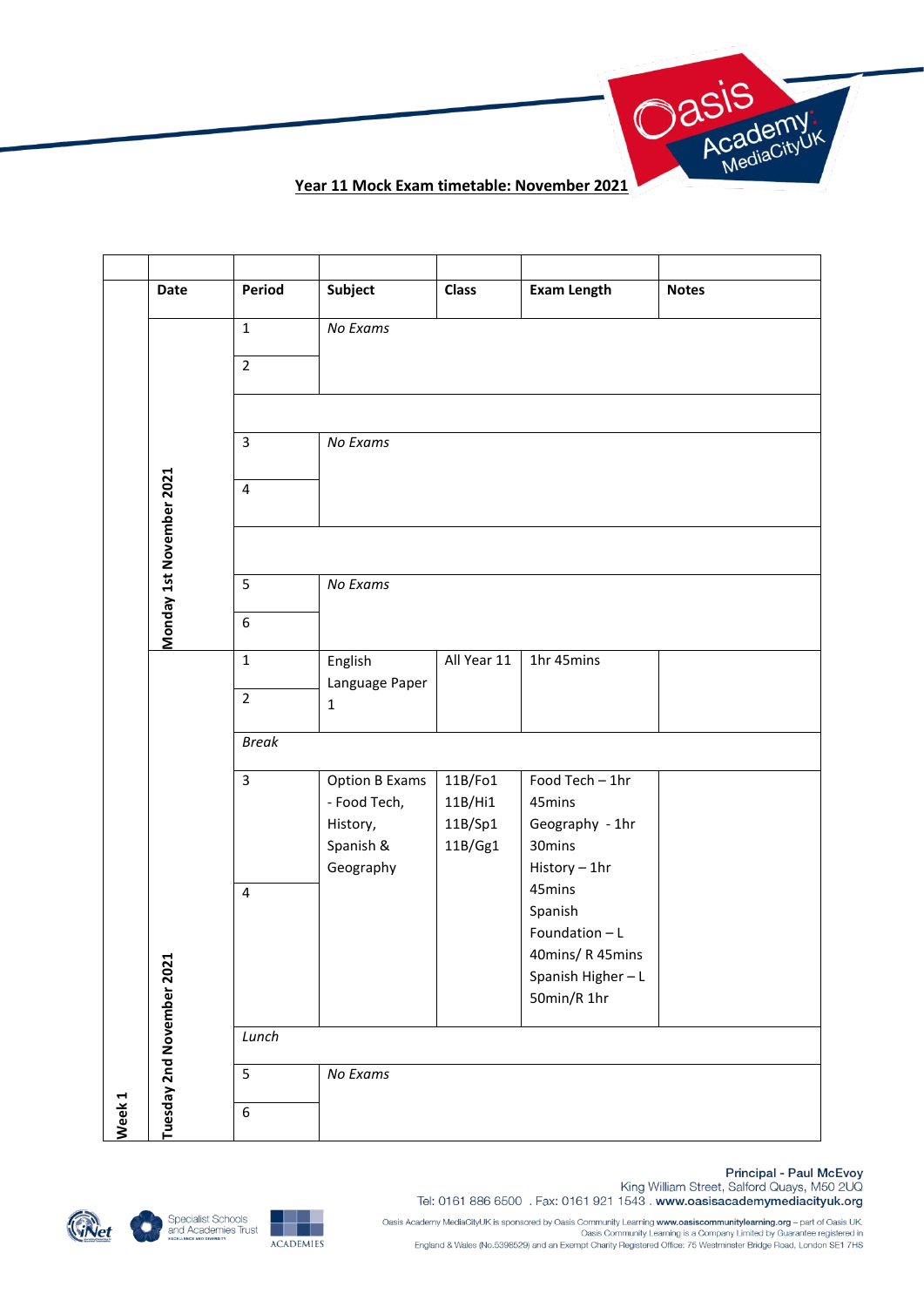|                            |                             |                         |                        |             |                                    | ASIS<br>Academy         |  |  |  |
|----------------------------|-----------------------------|-------------------------|------------------------|-------------|------------------------------------|-------------------------|--|--|--|
|                            |                             |                         | Combined               | All Year 11 | Combined Science                   |                         |  |  |  |
|                            |                             |                         | Science-               |             | $-1$ hr 15 $m$ ins                 |                         |  |  |  |
|                            |                             | 1                       | <b>Biology Paper 1</b> |             | Triple Science-                    |                         |  |  |  |
|                            |                             |                         | Triple Science-        |             | 1hr 45mins                         |                         |  |  |  |
|                            |                             | $\overline{2}$          | <b>Biology Paper 1</b> |             |                                    |                         |  |  |  |
|                            |                             |                         |                        |             |                                    |                         |  |  |  |
|                            | Wednesday 3rd November 2021 | <b>Break</b>            |                        |             |                                    |                         |  |  |  |
|                            |                             | 3                       | Maths Paper 1          | All Year 11 | 1hr 45mins                         |                         |  |  |  |
|                            |                             | $\overline{\mathbf{4}}$ | Non Calc               |             |                                    |                         |  |  |  |
|                            |                             |                         |                        |             |                                    |                         |  |  |  |
|                            |                             | Lunch                   |                        |             |                                    |                         |  |  |  |
|                            |                             | 5                       | No Exams               |             |                                    |                         |  |  |  |
|                            |                             | $\mathbf{1}$            | Maths Paper 2          | All Year 11 | 1hr 45mins                         |                         |  |  |  |
|                            |                             | $\overline{2}$          | Calc                   |             |                                    |                         |  |  |  |
|                            |                             |                         |                        |             |                                    |                         |  |  |  |
|                            |                             | <b>Break</b>            |                        |             |                                    |                         |  |  |  |
|                            |                             | $\overline{3}$          | Option C Exams         | 11C/He1     | H&SC-2hrs                          | 2 rooms needed for      |  |  |  |
|                            |                             |                         | - Health &             | 11C/Hi1     | History Paper 1 -                  | listening exam          |  |  |  |
|                            |                             |                         | Social Care,           | 11C/Pd1     | 1hr 45mins                         |                         |  |  |  |
|                            |                             |                         | History,               | 11C/Mu1     | $Music - 1hr$                      |                         |  |  |  |
|                            |                             | $\overline{4}$          | Product Design,        | 11C/Sp1     | Product - 2hrs                     |                         |  |  |  |
|                            |                             |                         | Music &                |             | Spanish                            |                         |  |  |  |
|                            |                             |                         | Spanish                |             | Foundation - L                     |                         |  |  |  |
|                            |                             |                         |                        |             | 40mins/R45mins<br>Spanish Higher-L |                         |  |  |  |
|                            |                             |                         |                        |             | 50min/R 1hr                        |                         |  |  |  |
| Thursday 4th November 2021 |                             | Lunch                   |                        |             |                                    |                         |  |  |  |
|                            |                             |                         |                        |             |                                    |                         |  |  |  |
|                            |                             | 5                       | No Exams               |             |                                    |                         |  |  |  |
|                            |                             | $\mathbf{1}$            | Option D Exams         | 11D/Gg1     | Geography Paper                    | 2 rooms needed for      |  |  |  |
|                            |                             |                         | - Geography,           | 11D/Hi1     | 1 - 1hr 30mins                     | listening exam & 1 for  |  |  |  |
|                            |                             |                         | History,               | 11D/Sp1     | History Paper 1-                   | media studies           |  |  |  |
|                            |                             |                         | Spanish &              | 11D/Me1     | 1hr 45mins                         |                         |  |  |  |
|                            |                             | $\overline{2}$          | Media Studies          | 11D/Ss1     | Spanish                            |                         |  |  |  |
|                            |                             |                         |                        |             | Foundation - L                     |                         |  |  |  |
|                            |                             |                         |                        |             | 40mins/R 45mins                    |                         |  |  |  |
|                            |                             |                         |                        |             | Spanish Higher-L                   |                         |  |  |  |
|                            |                             |                         |                        |             | 50min/R 1hr<br>Media Studies       |                         |  |  |  |
|                            |                             |                         |                        |             | Paper $1 - 1$ hr                   |                         |  |  |  |
|                            | Friday 5th November 2021    |                         |                        |             | 30mins                             |                         |  |  |  |
|                            |                             |                         |                        |             |                                    | Principal - Paul McEvoy |  |  |  |





**ACADEMIES**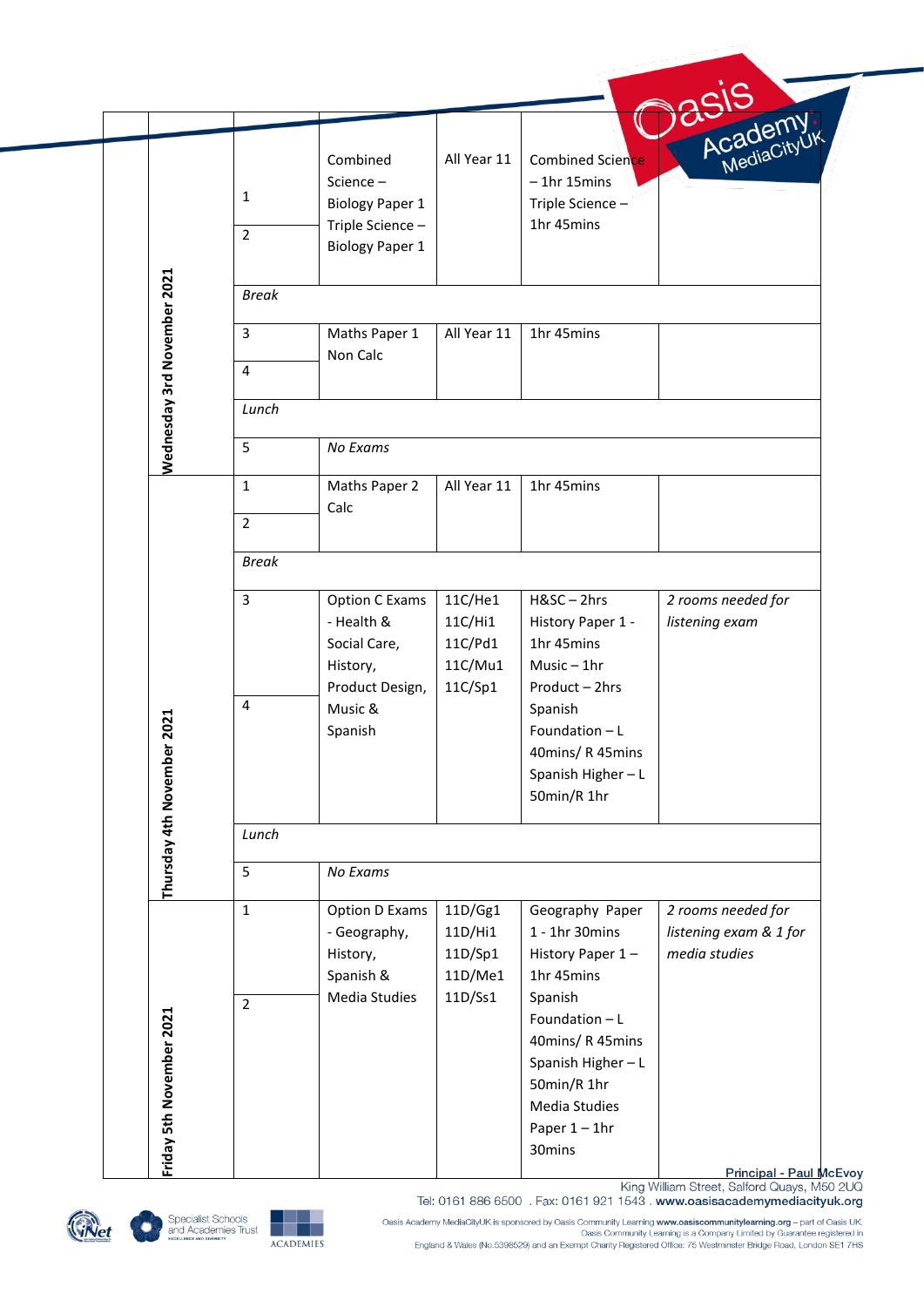|                   |                           | <b>Break</b>   |                       |              |                       |                        |
|-------------------|---------------------------|----------------|-----------------------|--------------|-----------------------|------------------------|
|                   |                           |                |                       |              |                       |                        |
|                   |                           | $\overline{3}$ | Combined              | All Year 11  | Combined Science      | Academy<br>MediaCityUK |
|                   |                           |                | Science-              |              | $-1$ hr 15 $m$ ins    |                        |
|                   |                           | $\overline{4}$ | Chemistry             |              | Triple Science -      |                        |
|                   |                           |                | Paper 1               |              | 1hr 45mins            |                        |
|                   |                           |                | Triple Science -      |              |                       |                        |
|                   |                           |                | Chemistry             |              |                       |                        |
|                   |                           |                | Paper 1               |              |                       |                        |
|                   |                           | Lunch          |                       |              |                       |                        |
|                   |                           | 5              | No Exams              |              |                       |                        |
|                   |                           |                |                       |              |                       |                        |
|                   | <b>Date</b>               | Period         | Subject               | <b>Class</b> | <b>Exam Length</b>    | <b>Notes</b>           |
|                   |                           | $\mathbf{1}$   | English               | All Year 11  | 1hr 45mins            |                        |
|                   |                           | $\overline{2}$ | Literature            |              |                       |                        |
|                   |                           |                | Paper 1               |              |                       |                        |
|                   |                           | <b>Break</b>   |                       |              |                       |                        |
|                   |                           | $\overline{3}$ | Option A Exams        | 11A/Fo1      | Food Tech - 1hr       |                        |
|                   |                           |                | - Food Tech,          | 11A/Pd1      | 45mins                |                        |
|                   |                           |                | Product Design,       | 11A/Re1      | Product - 2hrs        |                        |
|                   |                           |                | RS & Health &         | 11A/He1      | R.S. Paper $1 - 1$ hr |                        |
|                   |                           | 4              | Social Care           |              | 45mins                |                        |
|                   |                           |                |                       |              | H&SC-2hrs             |                        |
|                   | November 2021             | Lunch          |                       |              |                       |                        |
|                   |                           | 5              | No Exams              |              |                       |                        |
|                   | Monday 8th                | 6              |                       |              |                       |                        |
|                   |                           | $\mathbf{1}$   | <b>Option B Exams</b> | 11B/Hi1      | Geography Paper       |                        |
|                   |                           |                | - History,            | 11B/Sp1      | $2 - 1hr$             |                        |
|                   |                           |                | Spanish &             | 11B/Gg1      | History Paper 2-      |                        |
|                   |                           |                | Geography             |              | 1hr 45mins            |                        |
|                   |                           | $\overline{2}$ | (plus any             |              | Spanish               |                        |
|                   |                           |                | <b>Option B</b>       |              | Foundation - W        |                        |
|                   |                           |                | missed exams)         |              | Spanish Higher-       |                        |
|                   |                           |                |                       |              | W                     |                        |
|                   | Tuesday 9th November 2021 | <b>Break</b>   |                       |              |                       |                        |
|                   |                           | 3              | Option D Exams        | 11D/Gg1      | Geography Paper       |                        |
|                   |                           |                | - Geography,          | 11D/Hi1      | $2 - 1hr$             |                        |
| Week <sub>2</sub> |                           |                |                       |              |                       |                        |





Principal - Paul McEvoy<br>King William Street, Salford Quays, M50 2UQ<br>Tel: 0161 886 6500 . Fax: 0161 921 1543 . www.oasisacademymediacityuk.org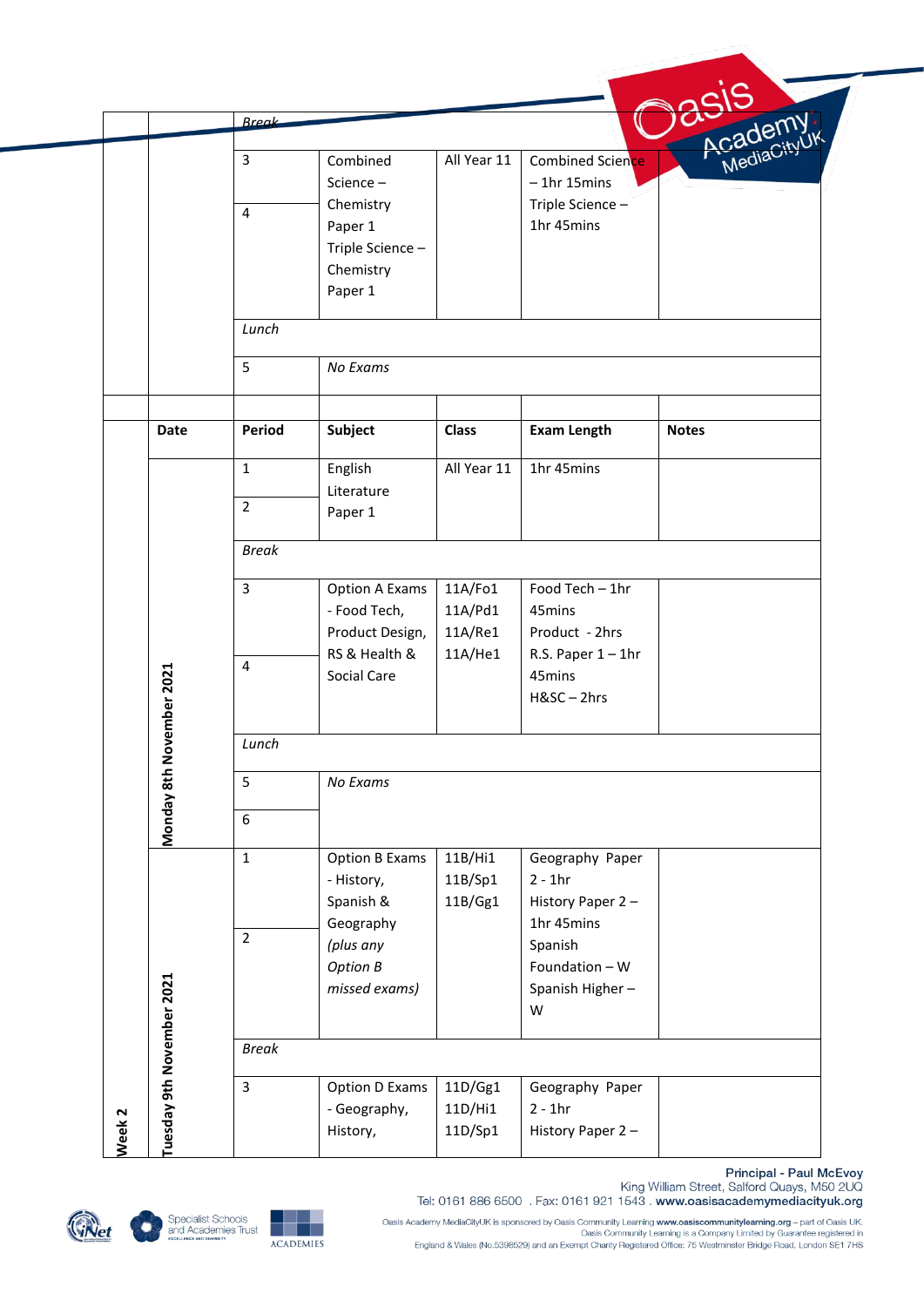|                             | $\Delta$       | Spanish &             | 11D/Me1     | 1hr 45mins              | Academy<br>Academy |
|-----------------------------|----------------|-----------------------|-------------|-------------------------|--------------------|
|                             |                | Media Studies         |             | Spanish                 |                    |
|                             |                | (plus any             |             | Foundation $-W$         |                    |
|                             |                | Option D              |             | 1 <sub>hr</sub>         |                    |
|                             |                | missed exams)         |             | Spanish Higher-         |                    |
|                             |                |                       |             | W                       |                    |
|                             |                |                       |             | Media Studies           |                    |
|                             |                |                       |             | Paper $2 - 1$ hr        |                    |
|                             |                |                       |             | 30mins                  |                    |
|                             | Lunch          |                       |             |                         |                    |
|                             | 5              | No Exams              |             |                         |                    |
|                             | 6              |                       |             |                         |                    |
|                             | $\mathbf{1}$   | Combined              | All Year 11 | <b>Combined Science</b> |                    |
|                             |                | Science-              |             | $-1$ hr 15 $m$ ins      |                    |
|                             |                | Physics Paper 1       |             | Triple Science-         |                    |
|                             | $\overline{2}$ | Triple Science-       |             | 1hr 45mins              |                    |
|                             |                | Physics Paper 1       |             |                         |                    |
|                             | <b>Break</b>   |                       |             |                         |                    |
|                             | 3              | <b>Option C Exams</b> | 11C/Hi1     | History Paper 2 -       |                    |
|                             |                | - History &           | 11C/Sp1     | 1hr 45mins              |                    |
|                             |                | Spanish (plus         |             | Spanish                 |                    |
|                             | $\overline{4}$ | any Option C          |             | Foundation - W          |                    |
|                             |                | missed exams)         |             | Spanish Higher-         |                    |
| ay 10th November 2021       |                |                       |             | W                       |                    |
|                             | Lunch          |                       |             |                         |                    |
| Wednesd                     | 5              | No Exams              |             |                         |                    |
|                             | $\mathbf{1}$   | <b>Option A Exams</b> | 11A/Re1     | R.S. Paper 2 - 1hr      |                    |
|                             |                | - R.S Paper 2         |             | 45mins                  |                    |
|                             |                | (plus any             |             |                         |                    |
|                             | $\overline{2}$ | Option A              |             |                         |                    |
|                             |                | missed exams)         |             |                         |                    |
|                             |                |                       |             |                         |                    |
|                             | <b>Break</b>   |                       |             |                         |                    |
|                             | $\overline{3}$ |                       |             |                         |                    |
| Thursday 11th November 2021 | $\overline{4}$ |                       |             |                         |                    |
|                             |                |                       |             |                         |                    |
|                             | Lunch          |                       |             |                         |                    |

King William Street, Salford Quays, M50 2UQ Tel: 0161 886 6500 . Fax: 0161 921 1543 . www.oasisacademymediacityuk.org